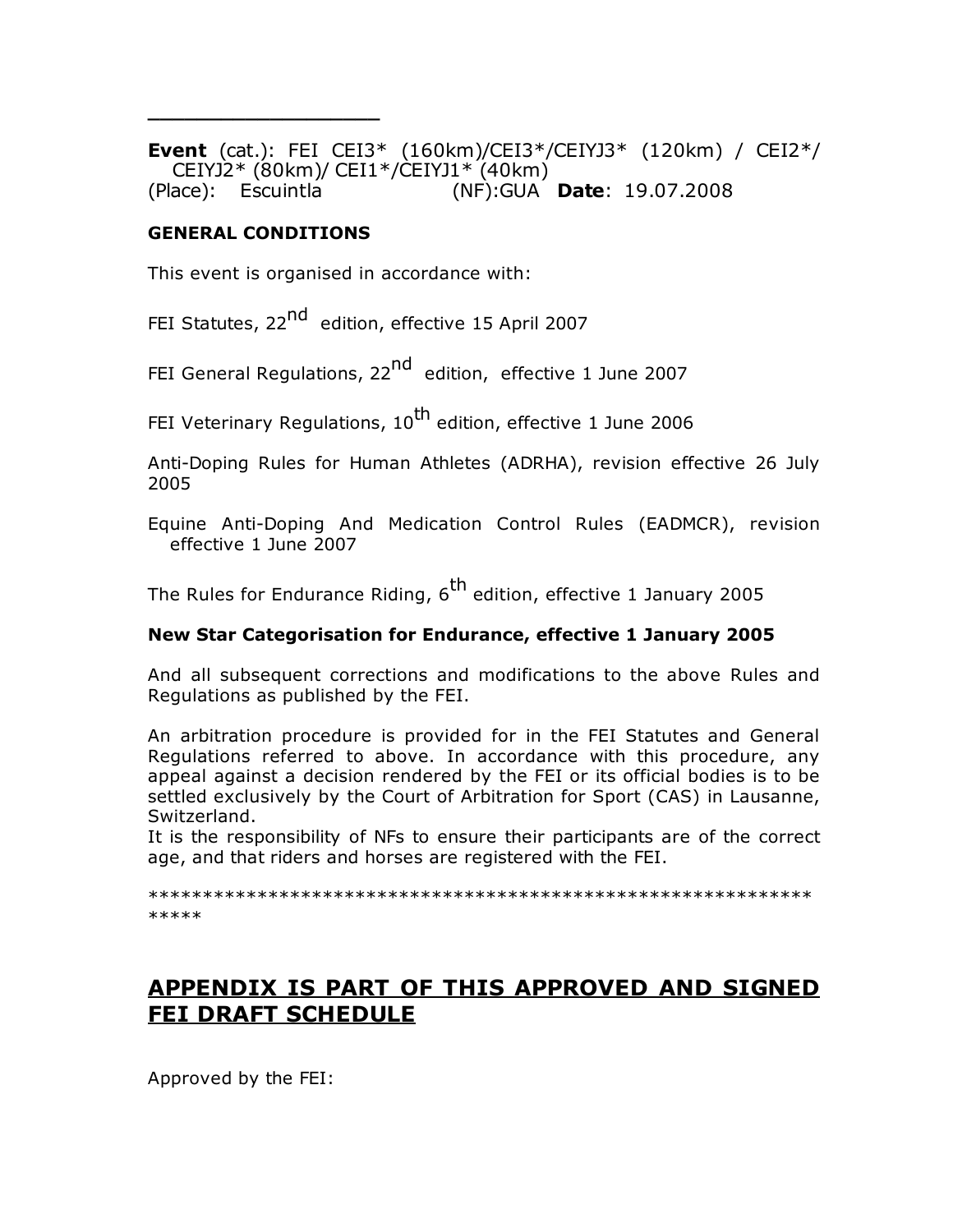Date: 05.06.08 Signature :

\_\_\_\_\_\_\_\_\_\_\_\_\_\_\_\_\_\_\_\_\_\_\_\_

Ian Williams Director Endurance Department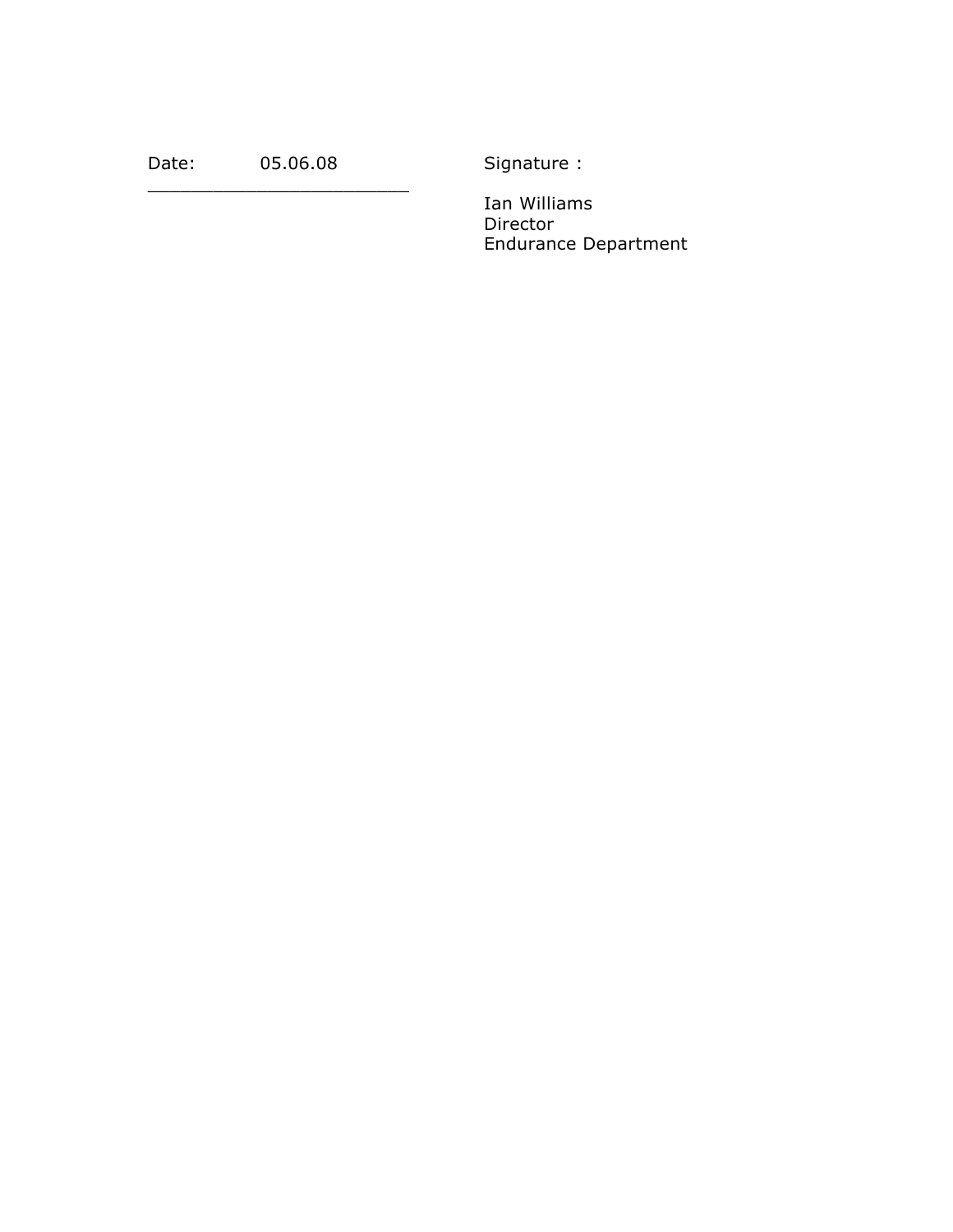#### **THE FEI CODE OF CONDUCT FOR THE WELFARE OF THE HORSE**

The Fédération Equestre Internationale (FEI expects all those involved in international equestrian sport to adhere to the FEI's Code of Conduct and to acknowledge and accept that at all times the welfare of the horse must be paramount and must never be subordinated to competitive or commercial influences.

At all stages during the preparation and training of competition horses, welfare must take precedence over all other demands. This includes good horse management, training methods, farriery and tack, and transportation.

Horses and competitors must be fit, competent and in good health before they are allowed to compete. This encompasses medication use, surgical procedures that threaten welfare or safety, pregnancy in mares and the misuse of aids.

Events must not prejudice horse welfare. This involves paying careful attention to the competition areas, ground surfaces, weather conditions, stabling, site safety and fitness of the horse for onward travel after the event.

Every effort must be made to ensure that horses receive proper attention after they have competed and that they are treated humanely when their competition careers are over. This covers proper veterinary care, competition injuries, euthanasia and retirement.

The FEI urges all involved with the sport to attain the highest levels of education in their areas of expertise.

**A full copy of this Code can be obtained from the Fédération Equestre Internationale, Avenue Mon-Repos 24, CH-1005, Lausanne, Switzerland. Telephone: +41 21 310 47 47. The Code is available in English & French. The Code is also available on the FEI's website: HYPERLINK "http://www.horsesport.org" www.horsesport.org.**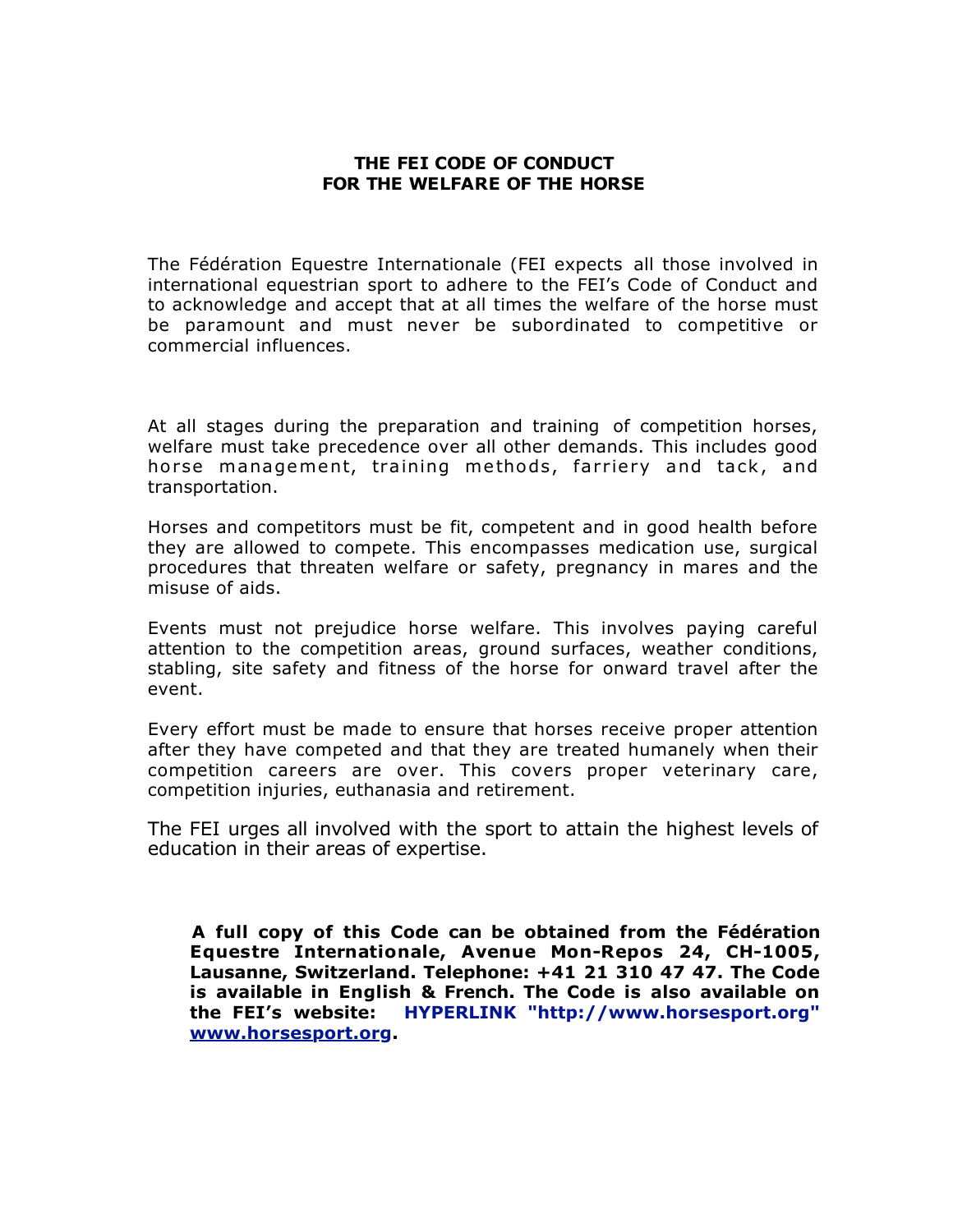# **GENERAL INFORMATION**

## **DENOMINATION OF THE EVENT**

Status (Art. 824): CEI1\* X km 40 / CEI2\* X Km 80 CEI3\* X Km 120 / CEI3\* X Km 160

> CEIJY1\* X Km 40 / CEIJY2\* X Km 80 CEIJY3\* X Km 120

| Place:   | Escuintla      |
|----------|----------------|
| Country: | Guatemala      |
| Dates:   | 19 - July 2008 |

## **ORGANISER** (Complete Address)

| Name:                     | ANEG                                                                                                    |      |
|---------------------------|---------------------------------------------------------------------------------------------------------|------|
| Address:                  | Asociación Nacional de Ecuestres de Guatemala<br>NF GUA<br>6a. Calle 8-00, Zona 13 Hipódromo del Sur La |      |
| Aurora                    |                                                                                                         |      |
| Phone:<br>(502) 2471-0823 | (502) 2475-5794 / 2471-0825 / 2471-9135                                                                 | Fax: |
| Email:                    | <informacion@guatecuestres.com></informacion@guatecuestres.com>                                         |      |
| Website:                  | HYPERLINK "http://www.guatecuestres.com/_"                                                              |      |

www.guatecuestres.com

### **ORGANISING COMMITTEE** (Art. 101.6)

| President of the Event: | Fernando Paiz                 |
|-------------------------|-------------------------------|
|                         | JINETES DE AVENTURA ENDURANCE |
| Email:                  | paizlarr@intelnett.com        |
| Show Secretary:         | <b>FORMTEXT</b>               |

## **SPONSOR(S)**

Name(s): FORMTEXT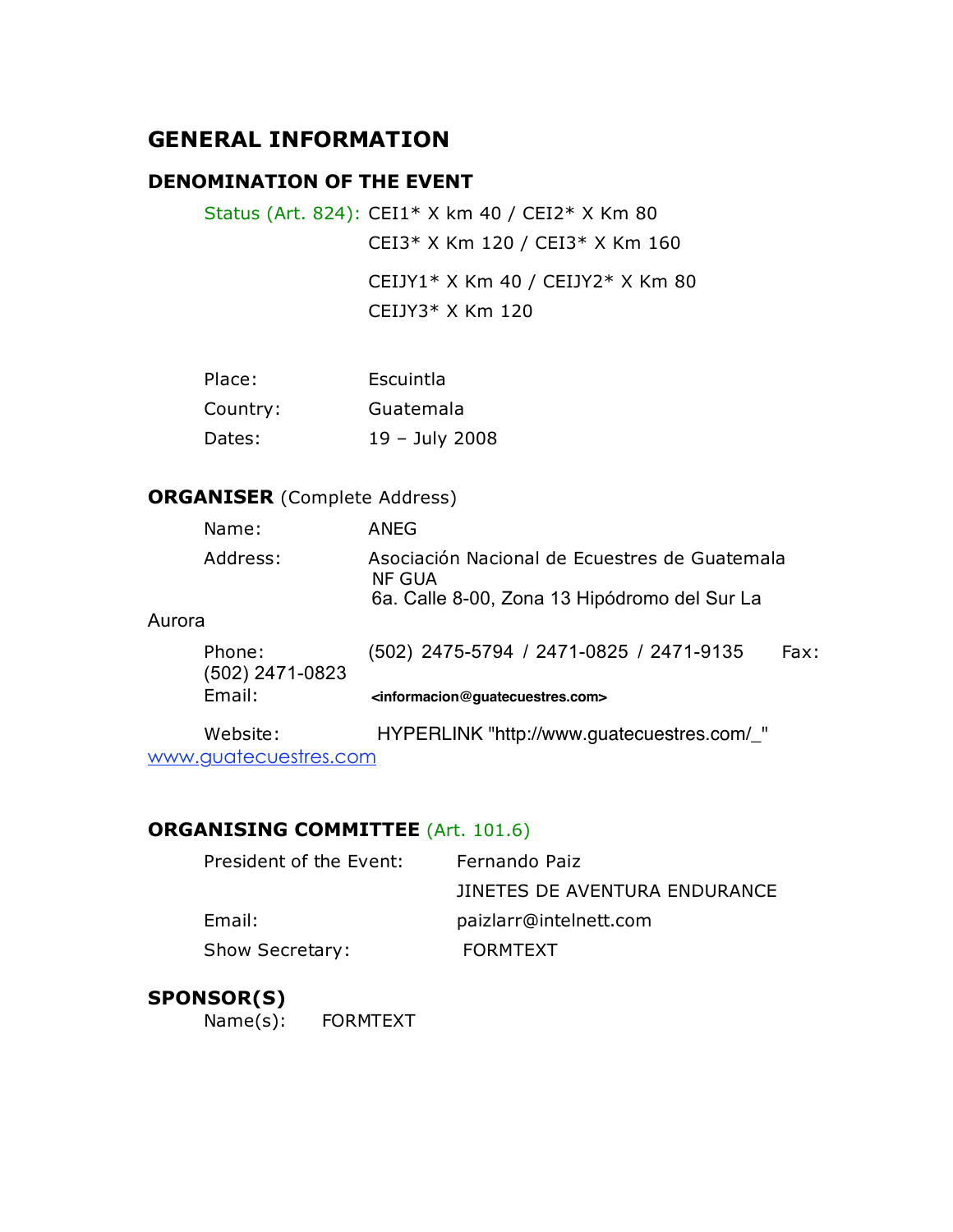# **OFFICIALS**

## **GROUND JURY**

| President:                | Ketty Friedmann $\sqrt$         |                                       |      |
|---------------------------|---------------------------------|---------------------------------------|------|
| Level:                    | 1* FORMTEXT<br>$4* x$           | 2* FORMTEXT                           | $3*$ |
| Nationality:              | <b>URU</b>                      |                                       |      |
| Email:                    |                                 | HYPERLINK "mailto:suegh1@airmail.net" |      |
| Members:                  | Alicia de Paiz, NATIONAL JUDGE√ |                                       |      |
| Level:<br><b>FORMTEXT</b> | $1*$ FORMTEXT<br>4* FORMTEXT    | 2* FORMTEXT                           | $3*$ |
| Nationality:              | <b>GUA</b>                      |                                       |      |
| Members:                  | Saturnino Briz, NATIONAL JUDGE√ |                                       |      |
| Level:<br><b>FORMTEXT</b> | 1* FORMTEXT<br>4* FORMTEXT      | 2* FORMTEXT                           | $3*$ |
| Nationality:              | <b>GUA</b>                      |                                       |      |
| Members:                  |                                 |                                       |      |
| Level:                    |                                 |                                       |      |
| Nationality:              |                                 |                                       |      |

# **TECHNICAL DELEGATE (FOREIGN)**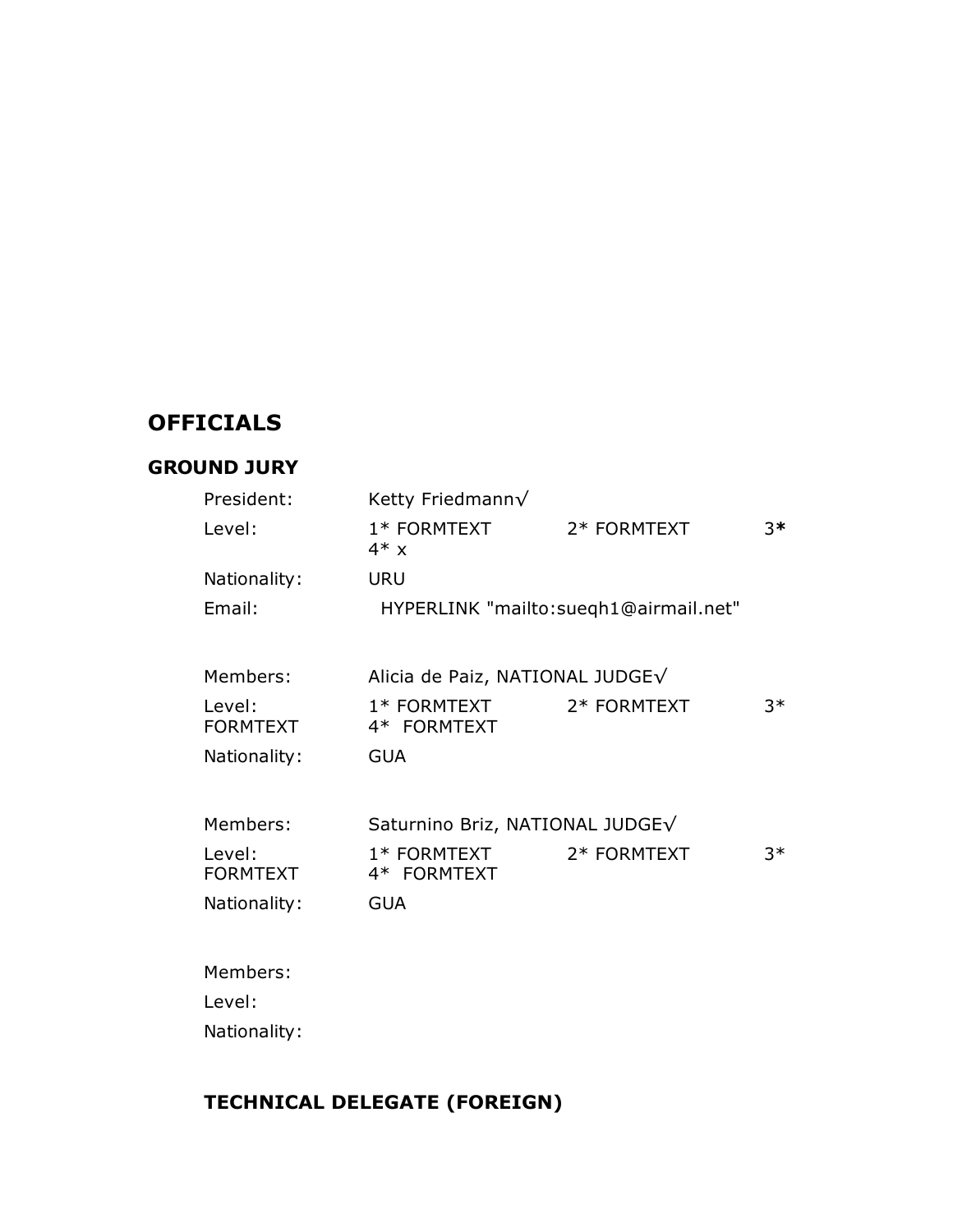Name: Scarlet Schieber de Rodas √ will join the competition after beginning Level:  $1*$  FORMTEXT  $2*3*$  x  $4*$ Nationality: GUA Email: scarlet.derodas.sd@bayer-ca.com

## **APPEAL COMMITTEE**

| President: | n/a |
|------------|-----|
|            |     |

#### **CHIEF STEWARD**

| Name:        | Hannia Wolf√    |
|--------------|-----------------|
| Nationality: | CRC.            |
| Email:       | <b>FORMTEXT</b> |

#### **STEWARDS** (Art. 144, 822.4)

| Name: | Harry Hesse    |
|-------|----------------|
| Name: | Sandra Audicio |
|       | Jeannet Forkel |

## **VETERINARY COMMISSION / DELEGATE**

We recommend a 4\*Vet

| President:   | Dr. Juan Prem $\sqrt$        |             |         |  |
|--------------|------------------------------|-------------|---------|--|
| Nationality: | GUA                          |             |         |  |
| Email:       | <b>FORMTEXT</b>              |             |         |  |
| Level:       | $1*$ FORMTEXT<br>4* FORMTEXT | 2* FORMTEXT | $3^*$ X |  |

| Foreign Veterinary: Dr. Mike Tomlinson $\sqrt{}$ |                         |             |    |
|--------------------------------------------------|-------------------------|-------------|----|
| Nationality:                                     | USA                     |             |    |
| Level:<br><b>FORMTEXT</b>                        | $1*$ FORMTEXT<br>$4*$ x | 2* FORMTEXT | ?* |

Associate Member(s): (one member for 15 horses) **NAMES + NATIONALITIES. As per Art. 823.3.2 all Members must be**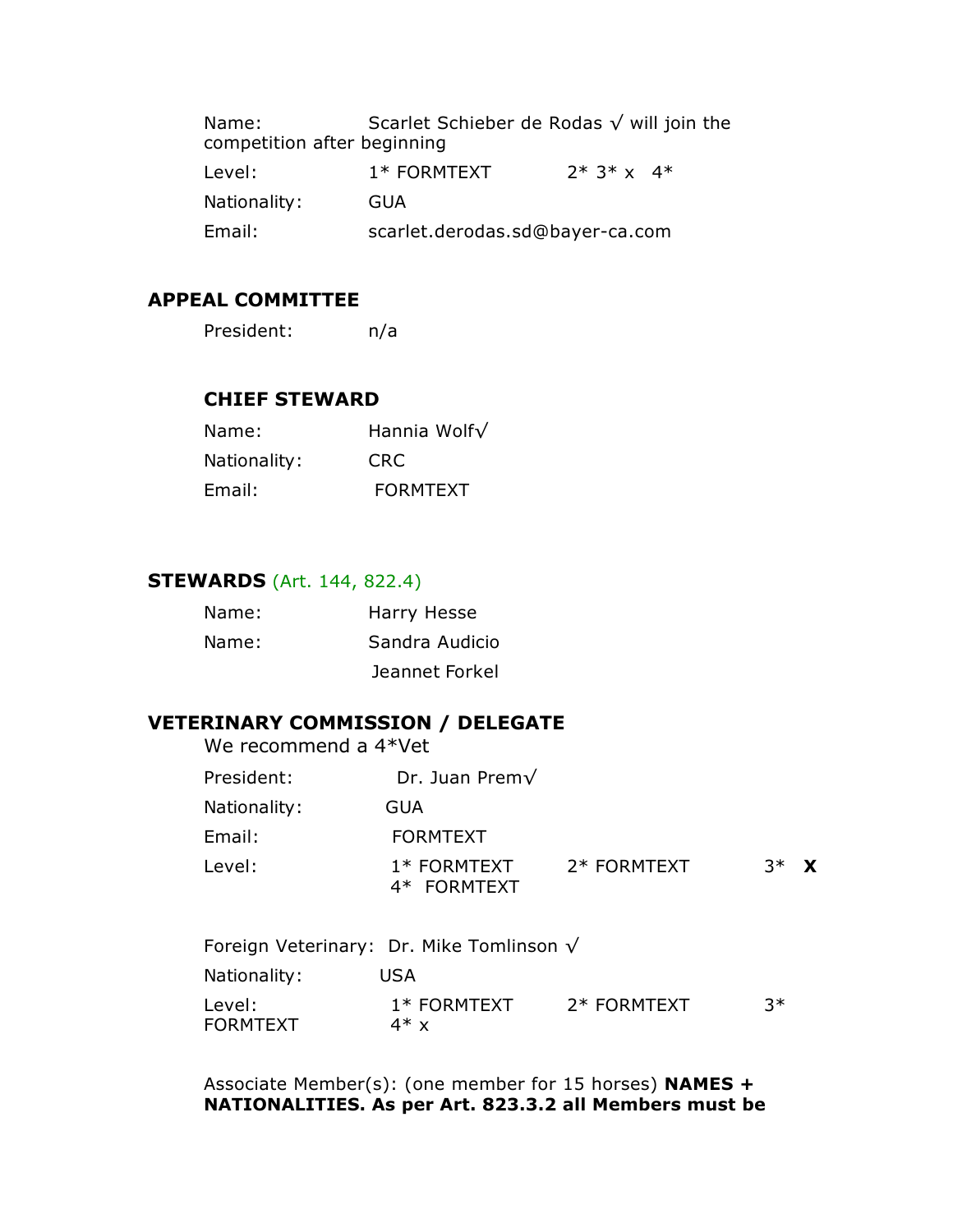## **experienced Endurance Vets.**

Associate Member(s): Name: Dr. Ates Arevalo √ Level: 1\* FORMCHECKBOX 2\* FORMCHECKBOX 3\* FORMCHECKBOX 4\* FORMCHECKBOX Nationality: GUA

Name: Dr. Maria Jose Camas√ Level: 1\* FORMCHECKBOX 2\* FORMCHECKBOX 3\* FORMCHECKBOX 4\* FORMCHECKBOX

Nationality: GUA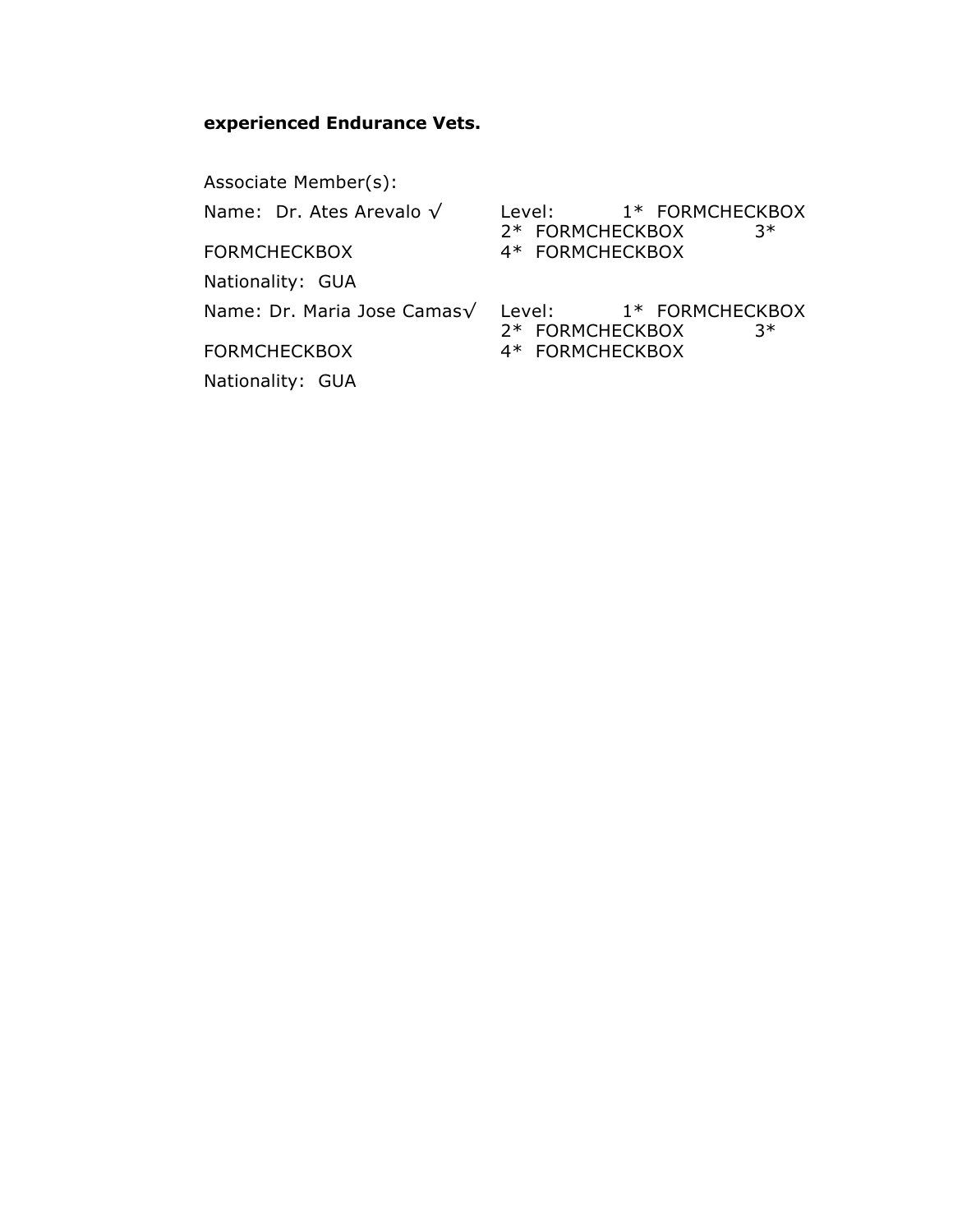# **SPECIFIC TECHNICAL CONDITIONS**

## **COMPETITION** (Art. 820, 821, 808, 806, 801)

| Team                   | FORMTEXT              | Individual | x√ |
|------------------------|-----------------------|------------|----|
| Time limit             | 19:40 hrs $-$ 160 km  |            |    |
|                        | 14:50 hrs $-$ 120 km  |            |    |
|                        | $09:40$ hrs $-$ 80 km |            |    |
|                        | 04:30 hrs $-$ 40 km   |            |    |
| Starting method        | Mass                  |            |    |
| Type of ground         | Gravel, Agricultural  |            |    |
| Altitude differentials | <b>FORMTEXT</b>       |            |    |

#### **MINIMUM DISTANCE PER DAY**

**Km 160 Number of phases 6** 

#### **Vet Gates**

| Km 39 | Into a hold of 50 min. |  |
|-------|------------------------|--|
|       |                        |  |

- Km 32 Into a hold of 40 min.
- Km 39 Into a hold of 50 min.
- Km 17 Into a hold of 40 min.
- Km 16 Into a hold of 50 min.
- Km 17 Into finish√

### **Km 121 number of phases 5**

- Km 39 Into a hold of 50 min.
- Km 32 Into a hold of 40 min.
- Km 17 Into a hold of 40 min.
- Km 16 Into a hold of 50 min.
- Km 17 Into finish√

### **Km 82 number of phases 4**

- Km 39 Into a hold of 40 min.
- Km 17 Into a hold of 30 min.
- Km 16 Into a hold of 40 min.
- Km 10 Into finish√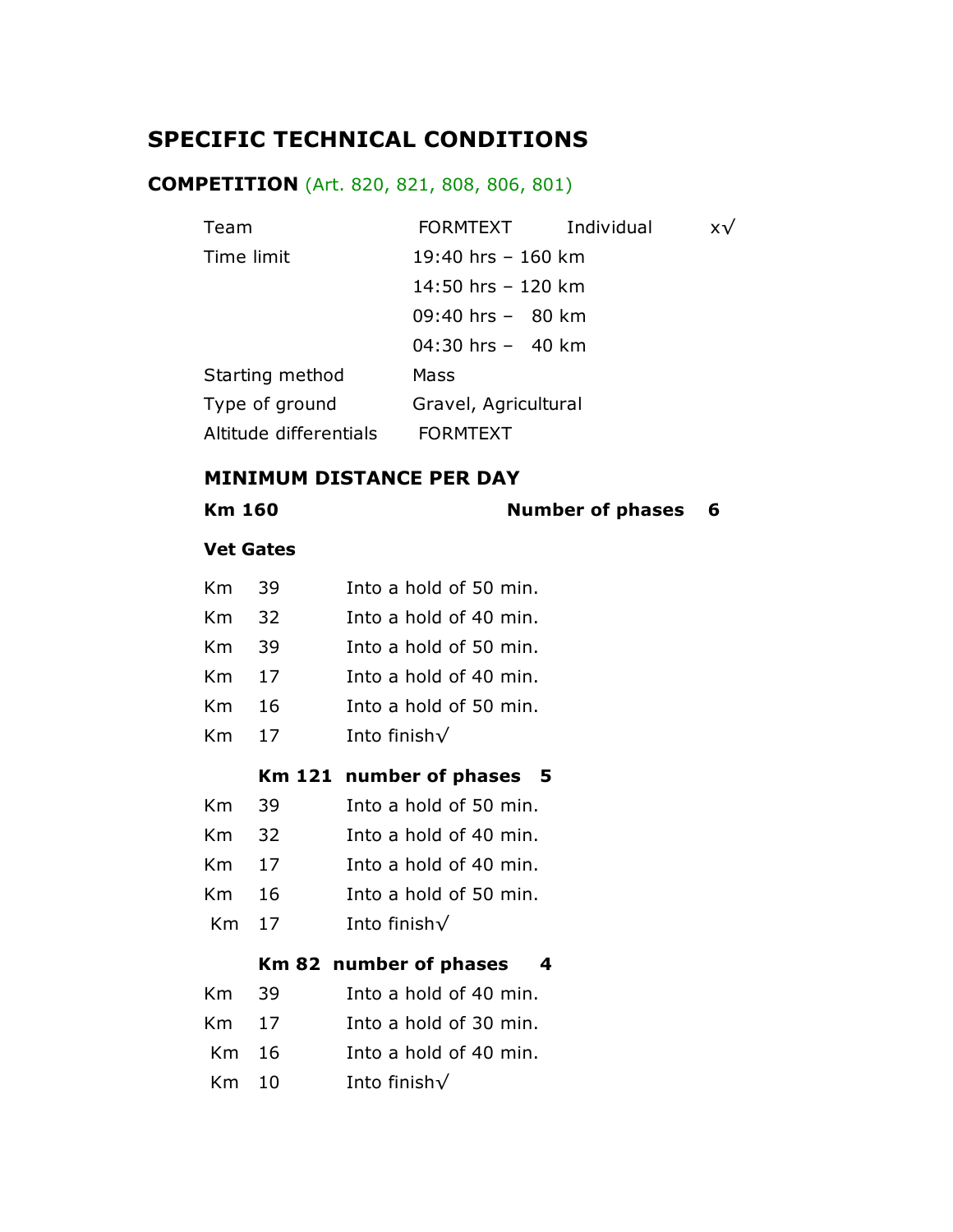|  | Km 43 number of phases | З |
|--|------------------------|---|
|--|------------------------|---|

| Km 17 | Into a hold of 30 min. |
|-------|------------------------|
| Km 16 | Into a hold of 30 min  |

Km 10 Into finish√

## **HEART RATES√**

 $160 \text{ km } (3*)$ 

At each Vet Check the pulse rate must not exceed 64 after 30 minutes recovery.

 $120 \text{ km } (3*)$ 

At each Vet Check the pulse rate must not exceed 64 after 30 minutes recovery.

80 km (2\*)

At each Vet Check the pulse rate must not exceed 64 after 20 minutes recovery.

 $40 \text{ km } (1*)$ 

At each Vet Check the pulse rate must not exceed 56 after 20 minutes recovery.

#### **MINIMUM WEIGHT**

(no minimum weight for Children, Juniors and Young Riders competitions)

| Кg              | 75 kg 3* | 70 kg 2* & 1* |  |
|-----------------|----------|---------------|--|
| Weighing method | scale    |               |  |

## **PLACE AND TIME OF START**

| Place | Escuintla |                 |  |
|-------|-----------|-----------------|--|
| Time  |           | 160 km 04.00 PM |  |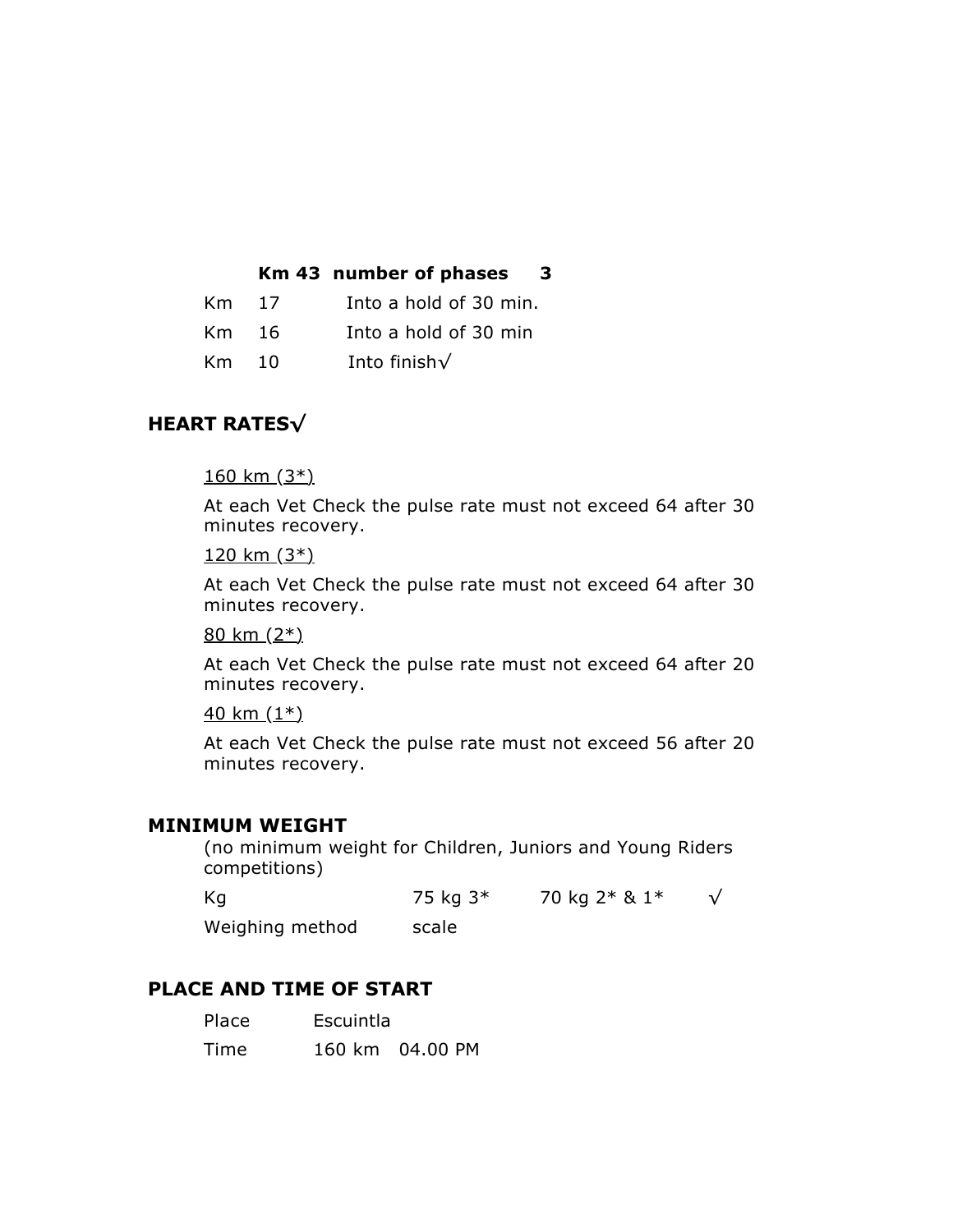#### **LOGOS**

x allowed TORMTEXT and allowed

## **INVITATIONS**

**Championships & CEIOs**

Please refer to Art. 826

#### **CEIs** Art. 826

| Country invited<br>DOM REP.             | SAL, HON, NIC, CRI, PAN, MEX, |      |
|-----------------------------------------|-------------------------------|------|
| Number of competitors per country       |                               | open |
| Number of horses per competitor/country |                               | one  |

## **CLOSING DATES OF ENTRIES** (Art. 121)

Competitors wishing to compete in an International Event must be provided with a confirmation signed by their NF. (Competitors must be entered for International competitions by their NF). Organising Committees may not accept any other entries.

## **SCHEDULE OF SUBMISSION** (Art. 121)

(Compulsory for CEIO,s and Championships only)

Entries in Principle FORMTEXT

Nominated Entries FORMTEXT

Definite Entries July 15, 2008

### **EXPENSE & PRIVILEGES** (Art. 132,133, 826.5)

Please specify travel, style of accommodation, length of time they are at the expense of the organiser and any compensation scheduled for the following:

#### **COMPETITORS**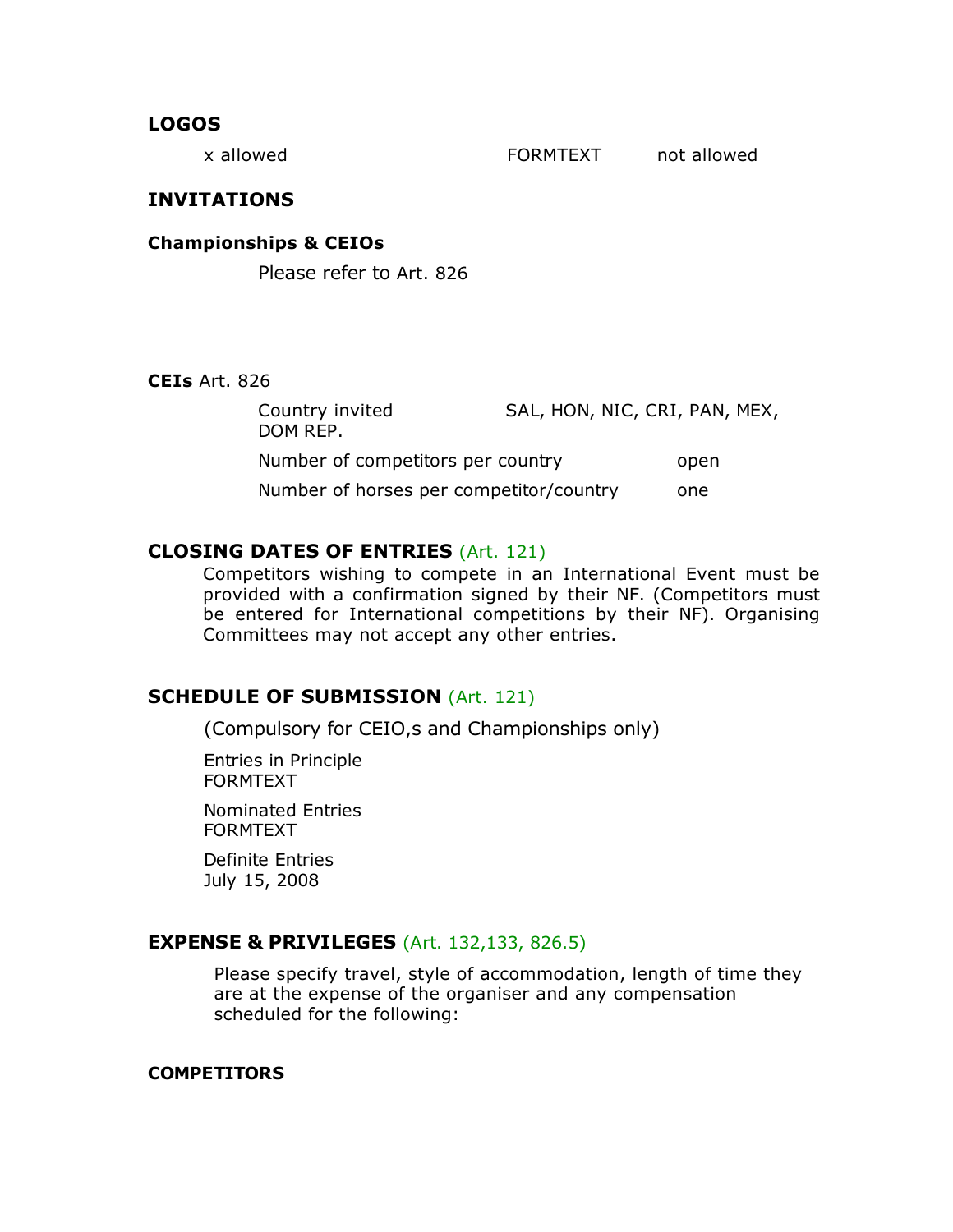Hotel : Name, address, tel. no. FORMTEXT

Accommodated (bed and breakfast) from FORMTEXT to FORMTEXT at OC FORMCHECKBOX competitor FORMCHECKBOX x expense

Meals : at the expense of OC FORMCHECKBOX competitor x FORMCHECKBOX from FORMTEXT to FORMTEXT at Base Camp.

#### **GROOMS**

Requests for accommodation must be sent with entries. Cost of accommodation will be at the cost of OC FORMCHECKBOX competitor x FORMCHECKBOX from FORMTEXT to FORMTEXT

. Meals : at OC FORMCHECKBOX competitor x FORMCHECKBOX expense from FORMTEXT to FORMTEXT where: on site.

#### . **HORSES**

Transport expenses to be paid by the OC FORMCHECKBOX competitor x FORMCHECKBOX . If by the OC, at FORMTEXT per km.

Stabling arrangements, from 18. to 20.07.2008. Cost to be paid by OC FORMCHECKBOX ,

competitor x FORMCHECKBOX

Exact dimensions of stables:  $3 \times 3$  m<sup>2</sup> (minimum 3m x 3m)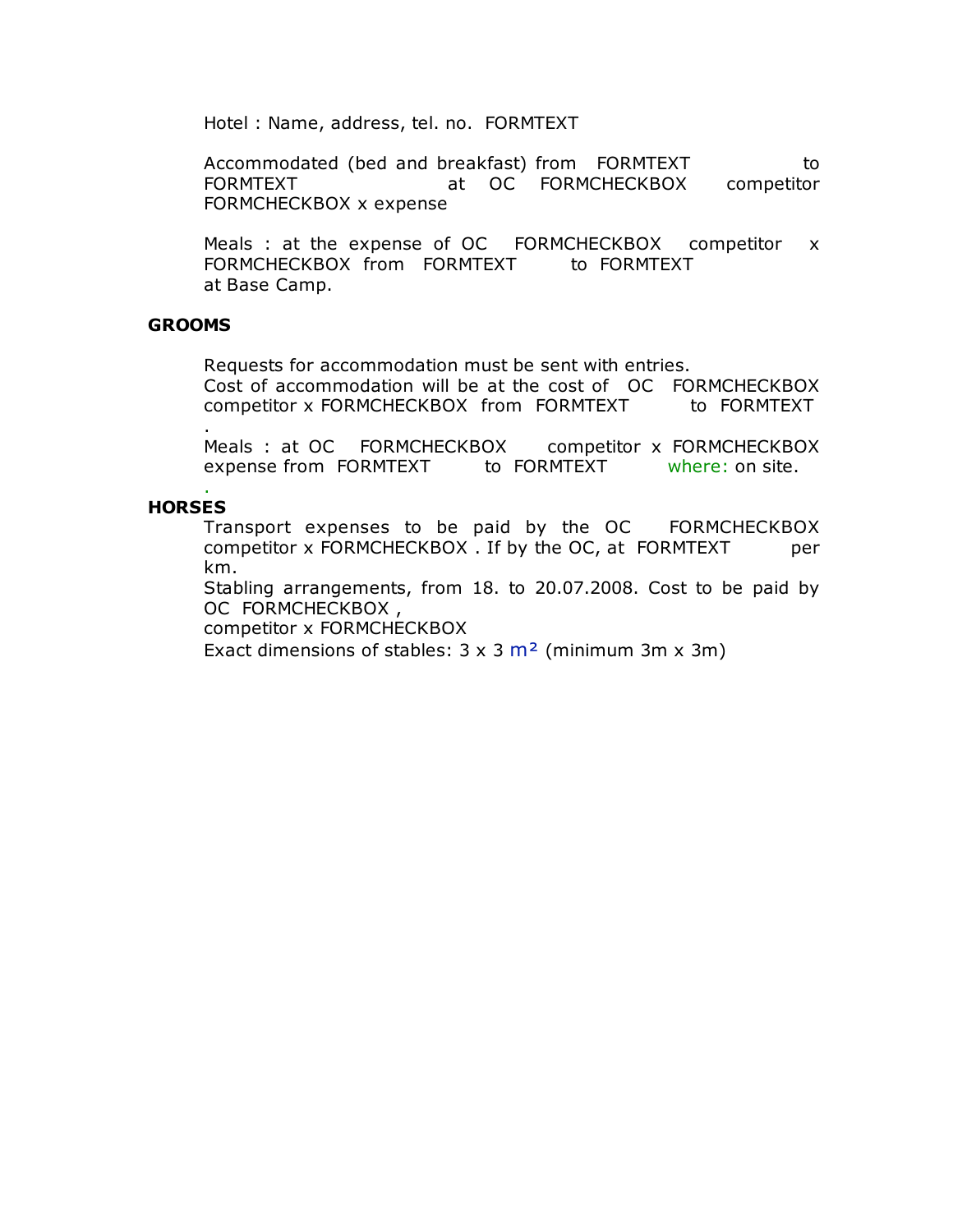### **ENTRY FEE**

| USD 120           | $3*$ |
|-------------------|------|
| USD 80            | 7*   |
| USD <sub>40</sub> | $1*$ |

#### **GENERAL CLASSIFICATION** (Art. 128,129,130,833)

If a general classification is scheduled please give details on method of allocation, amount of cash prizes and/or type of prizes in kind along with the value of the prizes in kind. **Total value of first place prize may not exceed 1/3 of the total prize money**. The minimum number of prizes offered for each competition must be allocated on the basis of one prize for every commenced four competitors, with a minimum of five prizes.

### TOTAL AMOUNT NIL

# **<sup>1</sup>st FORMTEXT <sup>2</sup>nd FORMTEXT <sup>3</sup>rd FORMTEXT <sup>4</sup>th FORMTEXT**

Best condition prize: Yes FORMTEXT No FORMTEXT / Amount : FORMTEXT

Total prize in kind : FORMTEXT

### **AWARDS**

An award must be given to all competitors who complete the ride. Please describe awards to be distributed.

Trophies and Rossetes

## **VETERINARY MATTERS** (Art. 1011, 830, 831, 832)

#### **VETERINARY EXAMINATION**

| Date                    | 18.07.2008          | Time | 15.00 HRS |           |
|-------------------------|---------------------|------|-----------|-----------|
| <b>FIRST INSPECTION</b> |                     |      |           |           |
| Date                    | FORMTEXT 19.07.2008 |      | Time.     | 10.00 HRS |

## **FINAL INSPECTION**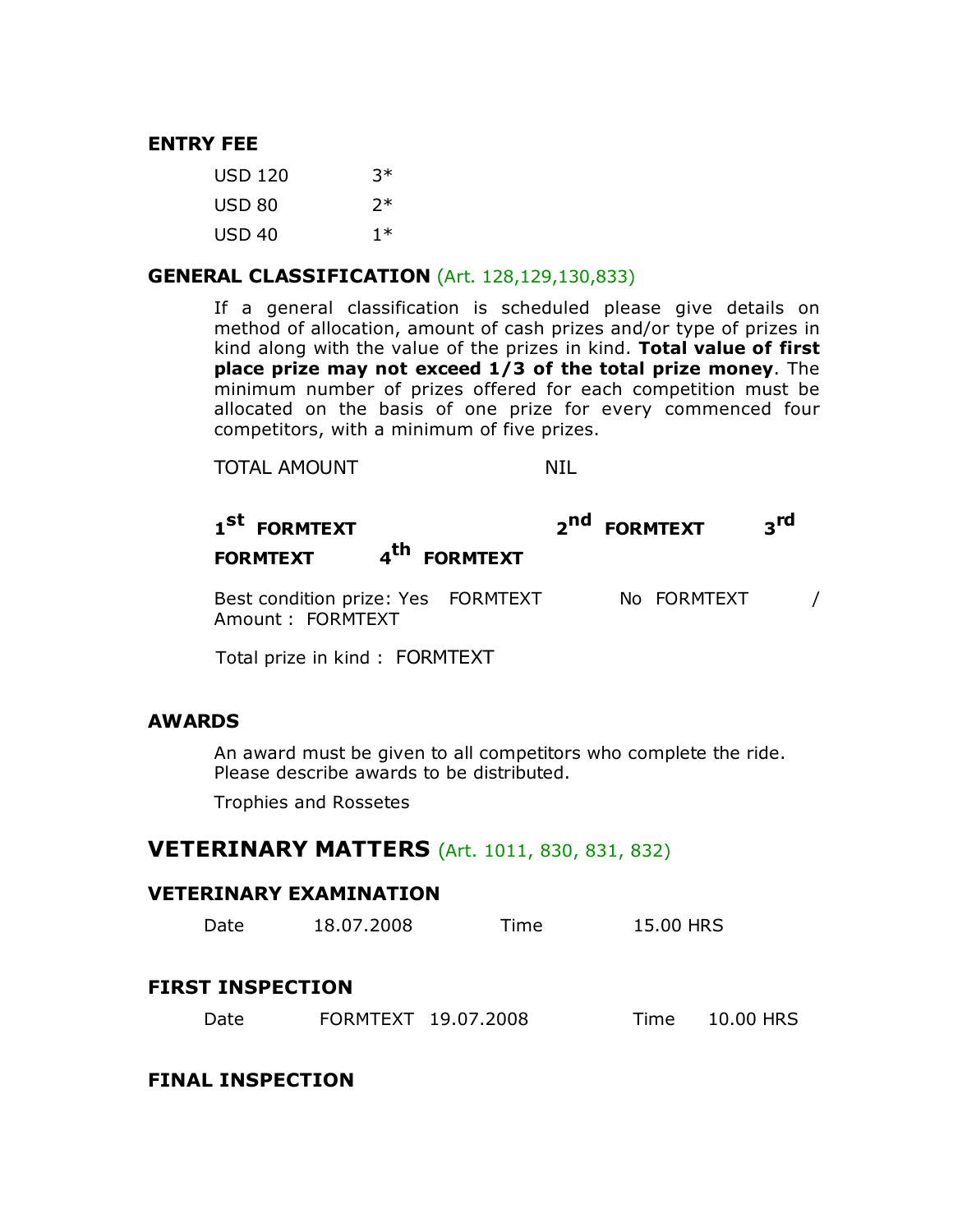| Date           | 20.07.2008 | Time | 20/30 min after |
|----------------|------------|------|-----------------|
| finish $\sqrt$ |            |      |                 |

## **BEST CONDITION AWARD**

| 20.07.2008<br>Date<br>Time | 11.00 AM |
|----------------------------|----------|
|----------------------------|----------|

#### **TREATING VETERINARIAN AT THE EVENT**

CEI4\* one treating vet per 20 horses, CEI3\* one treating vet per 30 horses, CEI2\*/1\* one treating vet per 50 horses.

| Name: | Jorge Orellana (GUA) |  |
|-------|----------------------|--|
| Name: | Edgar Melgar (GUA)   |  |
| Name: | <b>FORMTEXT</b>      |  |
| Name: | <b>FORMTFXT</b>      |  |

#### **The treating vet may not be a member of the Veterinary Commission**

### **CUSTOMS FORMALITIES**

#### **Horse transport company representing the OC**

| Ana Patricia Conde de Gómez |  |  |
|-----------------------------|--|--|
|                             |  |  |
|                             |  |  |
| <b>FORMTEXT</b>             |  |  |
|                             |  |  |
|                             |  |  |

#### **MEDICATION CONTROL LABORATORY**

Details of FEI listed laboratory appointed to carry out analyses on samples collected at this event (Vet Regs. Art. 1021, and FEI Bulletin)

Name: US Equestrian Federation Equine Drug Testing √

and Research Laboratory

Address: 22 Thornwood Drive Ithaca New York 14850

> FORMTEXT FORMTEXT